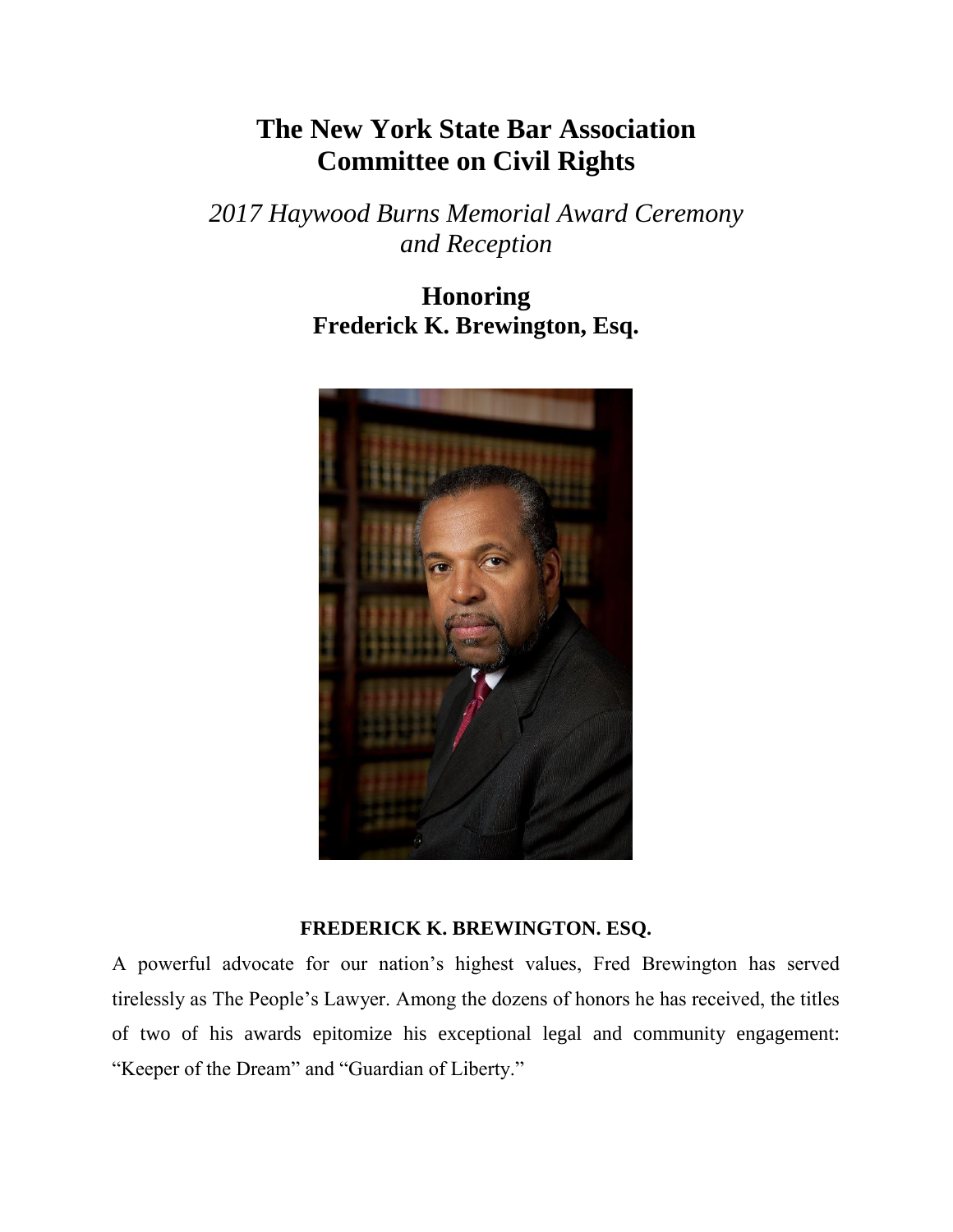Dr. Martin Luther King, Jr. said: "My dream is deeply rooted in the American Dream," and Fred Brewington sustains that vision by ensuring that the greatest right of Americans is the right to protest for rights. Through his litigation, his praiseworthy ability as a public speaker for countless community organizations, and his leadership on many civic boards, Fred never ceases to call his fellow citizens to fulfill the noble promises in our Constitution and Bill of Rights.

Raised in Lakeview, New York, Fred Brewington is a respected lawyer and community advocate with a distinguished legal career.

After working at a number of prestigious firms and law offices, including a clerkship at the Office of the Legal Counsel of the United States Senate, Fred began a private practice on Long Island. With his expertise in civil rights litigation, he has successfully challenged the 'at large' voting system in the Town of Hempstead and worked on preventing future unconstitutional and discriminatory purging of voters from the voting role. His continued commitment to justice spans issues such as affordable housing, community revitalization efforts, employment and civil rights, the environment and, especially, voting rights and fair representation in government. Fred has labored mightily against injustices through litigating, writing, lecturing, and fosters the building of relationships of encouragement among citizen and civic groups.

Fred Brewington graduated with honors from the State University of New York (SUNY) at Albany with a Bachelor of Arts degree and earned a Juris Doctor Degree from Northeastern University School of law where he was the student commencement speaker. Fred is an adjunct Professor at the Jacob D. Fuchsberg Law Center, Touro College. He served as President of the Alumni Association of SUNY, Albany and remains a member of its Council of Classes. He has been an advisor to many community groups and organizations for whom he has provided pro bono services. He is a Certified Lay Servant for the Long Island East District of the New York Annual Conference of the United